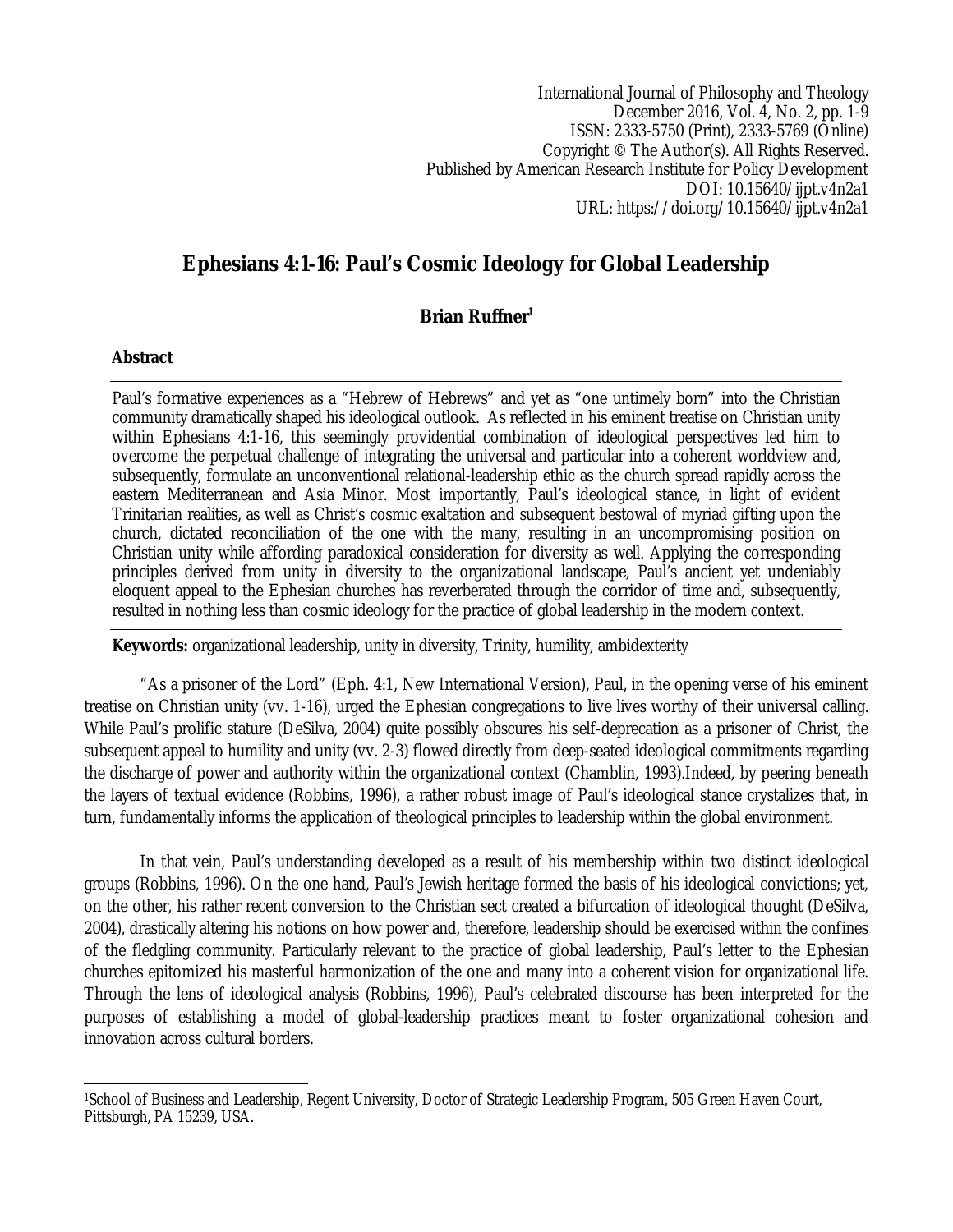## **1. Ideological Implications**

Ideology, as Robbins (1996) suggested, encompasses far more than how individuals view the world, but rather, results from the value system espoused by social groups to which individuals belong. Ideology, in essence, constitutes the normative beliefs shared, whether consciously or unconsciously, within any given community. What follows, then, attempts to peer behind the text in order to understand these seminal ideological influences which ultimately informed and found expression in Paul's instructions to the members of the Ephesian church. Of particular relevance, Paul's formative experiences allowed him to seamlessly integrate the proverbial conundrum of the universal and particular which has plagued every philosophical system since time immemorial (Van Til, 1955).

While current purposes prohibit a protracted discussion on this point, suffice it to say that non-Christian modes of thought tend to equivocate between irrationalism and rationalism, claiming either that God is conveniently absent or that man reflects the pinnacle of creative and intellectual reasoning (Frame, 1987). In Frame's haunting words, "rationalism gives us a perfect knowledge–of nothing" and "irrationalism leaves us ignorant–of everything" (p. 61), preventing human beings from satisfactorily describing and successfully negotiating the world around them, especially the intricacies of man-made institutions. In the organizational context, such ambivalence translates into the inability to reconcile individual and corporate interests in a mutually beneficial manner without emphasizing one at the expense of the other (Cafferky, 2011)–anyone who has spent time within the organizational environment can attest to this fundamental contradiction which frequently results in conflict, strife and less-than-optimal performance. The Pauline epistles offer ample evidence of this same phenomenon occurring within the multi-cultural congregations of the early church. Embedded within the very fiber of Paul's ideology, however, resided extraordinary insight into overcoming this challenge. Consequently, Paul's ideological perspective was forged within the confrontation between his former life as a Pharisee and his new-found calling as Christ's emissary to the Gentiles (Carson & Moo, 2005; DeSilva). Undoubtedly, somewhere in the nexus of these two ideological outlooks, Paul's leadership ethos transformed into a vibrant expression of simultaneous unity *and* diversity–a profound revelation for an increasingly multi-cultural and interconnected world.

### **1.2 A Hebrew of Hebrews**

Of course, Paul's Hebrew roots are well attested. Although born a Roman citizen in the city of Tarsus(Carson & Moo, 2005), he was educated in Jerusalem and thoroughly inculcated within the Pharisaic branch of Judaism (DeSilva, 2004)–a "Hebrew of Hebrews," (Phil. 3:5, New International Version)in Paul's own words, with no equal in zeal for the law and righteousness (v. 6). Unquestionably steeped in monotheistic theology, Paul's emphasis on unity (vv. 3, 13, 16) comes as no surprise. Unique among the ancient Near East peoples, the Jews worshipped a single God as sovereign creator of the universe rather than many gods like their pagan neighbors (Kalland, 1992). Memorialized in the Hebrew declaration of faith, the conviction that the "Lord is one" (Deut. 6:4) characterized a fundamental ideological conviction (Hill & Walton, 1991) which pervaded Jewish and, therefore, Paul's thought.

Consequently, as evidenced within his repeated references to "one" (vv. 4-6), Paul's commitment to monotheistic ideology remains irrefutable. At the same time, in the process of upholding a supreme Christology (vv. 13, 15; Ladd, 1974), Paul adapted monotheism into a conspicuously Trinitarian formulation, simultaneously invoking the Father, Son and Holy Spirit (vv. 4-6) in striking yet harmonious unison with the theological tenets implicit within the call for Christian unity (v. 3; Ballenger, 1997; Snodgrass, 1996; Stott, 1986). In this manner, Paul safeguarded the foundational tenets of Hebrew monotheism while never undermining Christ's divinity. Accordingly, Paul's unequivocal exhortation for unity existed within the paradoxical tension between oneness and otherness as exemplified in the vibrant communion of the Trinity (Dockery, 1991; Tumblin, 2007).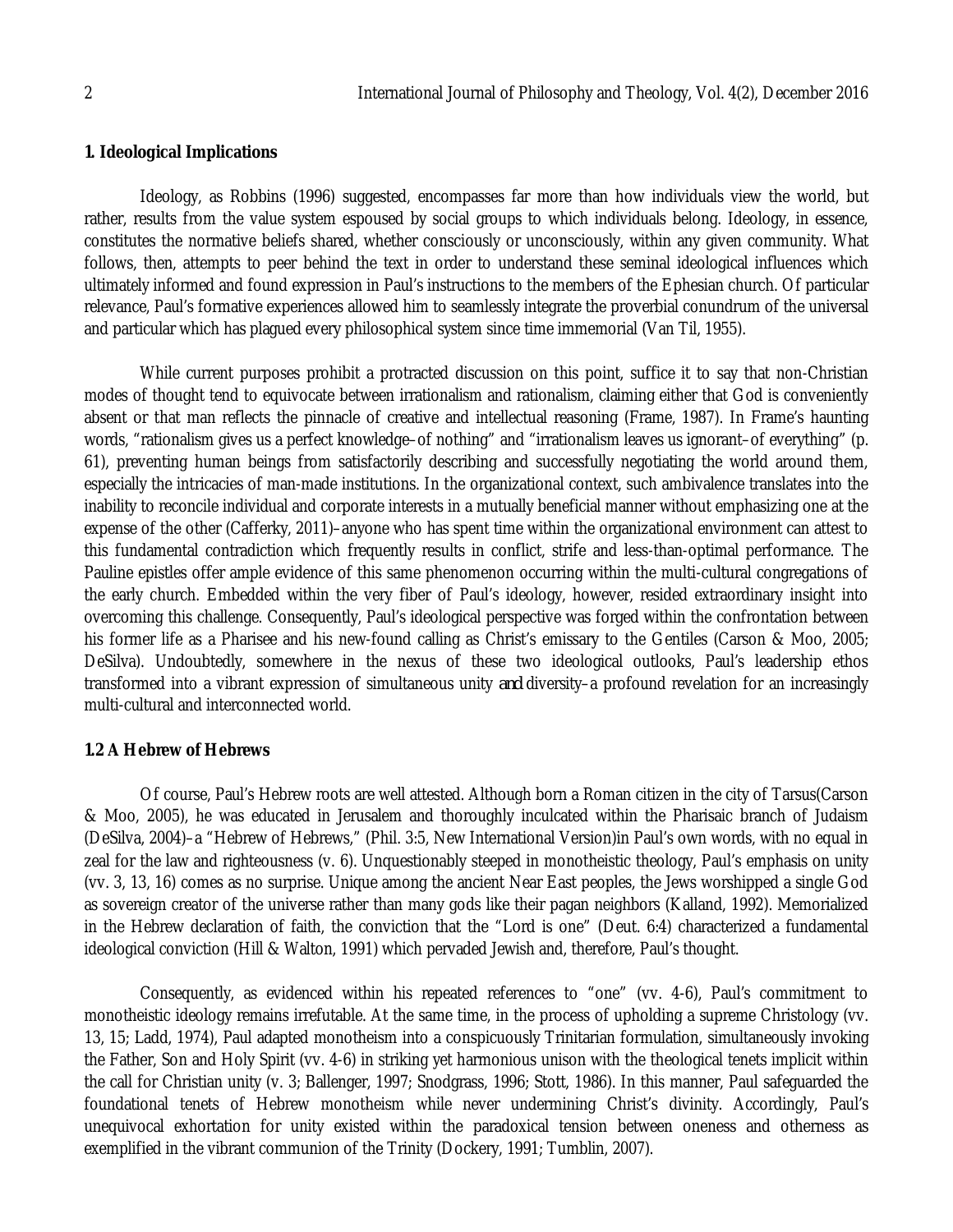The Trinity, after all, best exemplifies not only the ideological foundations of Christian thought but organizational cohesion as well. Ultimately, all human institutions struggle, as Cafferky (2011) insisted, with developing the appropriate balance between individual and collective interests, frequently emphasizing one at the expense of the other. Born of mankind's sinful nature, human beings, at once, both attract and repel one another (*cf*. Gen. 3:16), antagonizing relationships and undermining the collaboration implied within the cultural mandate. Yet, Paul's ideological formation, latent within his theology, reconciled the one and many into an organizational blueprint for unity and cooperation, especially within the global and, by obvious extension, multi-cultural environment.

### **1.3 As One Untimely Born**

Unfortunately, the "peculiar" (Deut. 14:2, King James Version) national character of Israel, as God's chosen people, often resulted in blatant ethnic as well as religious prejudice of which Paul himself previously had been guilty (*cf*. Acts 8:1; Gal. 1:13-14).As "one untimely born" (1 Cor. 15:8, New American Standard Bible), however, Paul, although a Hebrew like his fellow apostles, knew all too well the sting of derision from the Jerusalem leadership, who questioned his "apostolic" credentials and authority. Having not walked with Christ in the flesh and as a former vehement oppressor of the then burgeoning sect, Paul faced tremendous suspicion from the Christian community (Acts 9:26) as well as open hostility from his countrymen (9:29). In this light, Paul's own peculiar membership (1 Cor. 15:9-10) within the Christian community came at great personal expense and potential peril. Yet, undoubtedly, this "crucible experience" (Mendenhall et al., 2013, p. 19) completely altered his ideological assumptions, cultivating a humble demeanor which allowed him to address the Ephesian congregations from a position of weakness rather than prominence (v. 1; Chamblin, 1993). For Paul, then, an ideological posture of humility pervaded his theology and, practically speaking, mediated unity within the rapidly expanding congregations (vv. 2-3). Through the willful suspension of otherwise egotistical attitudes, individuals resist feelings of self-importance and, instead, prostrate themselves in deference to others (Isaacs, 1998; Jensen, 2001). In seeking the welfare of others, cooperative relationships naturally emerge amidst mutual respect and trust versus the suspicion and rivalry fueled by selfpreservation and competition (McKenna, 2013). For this reason, Paul urged the members of the Ephesian church to treat one another with the abundant humility and grace necessary to galvanize the "body" (v. 4) into harmonious and unified effort in advancing the Kingdom of God.

At the same time, Paul's unique ideological outlook also evolved out of the rather transient structure within the growing Christian community as well. As the church expanded throughout the Mediterranean and Asia Minor, most congregations existed as relatively modest meetings within households (White, 1987). While the eventual tension between itinerant and local leadership would eventually transition into formal ecclesial government (Horrell, 1997), Paul often deferred his apostolic authority as a courtesy to those who led the local congregations (White, 1987). In this way, Paul exhibited an ideological position that reflected a distinctive blend of Hebrew and Christian thought, evidencing his willingness to subvert conventional hierarchical relationships built on notions of honor and patronage (DeSilva, 2004; Robbins, 1996; Witherington, 2007) in favor of a more egalitarian approach (vv. 1-3, 12-13; 15-16; Chamblin, 1993; Shaw, 2006; Strom, 2006). Most assuredly, Paul's utterly unconventional approach genuinely reflected his status as one truly born out of time, indeed.

## **1.4 Cosmic Community**

Ultimately, however, it was Christ's cosmic victory over the powers of evil which most influenced Paul's ideology (vv. 9-10; Gombis, 2005).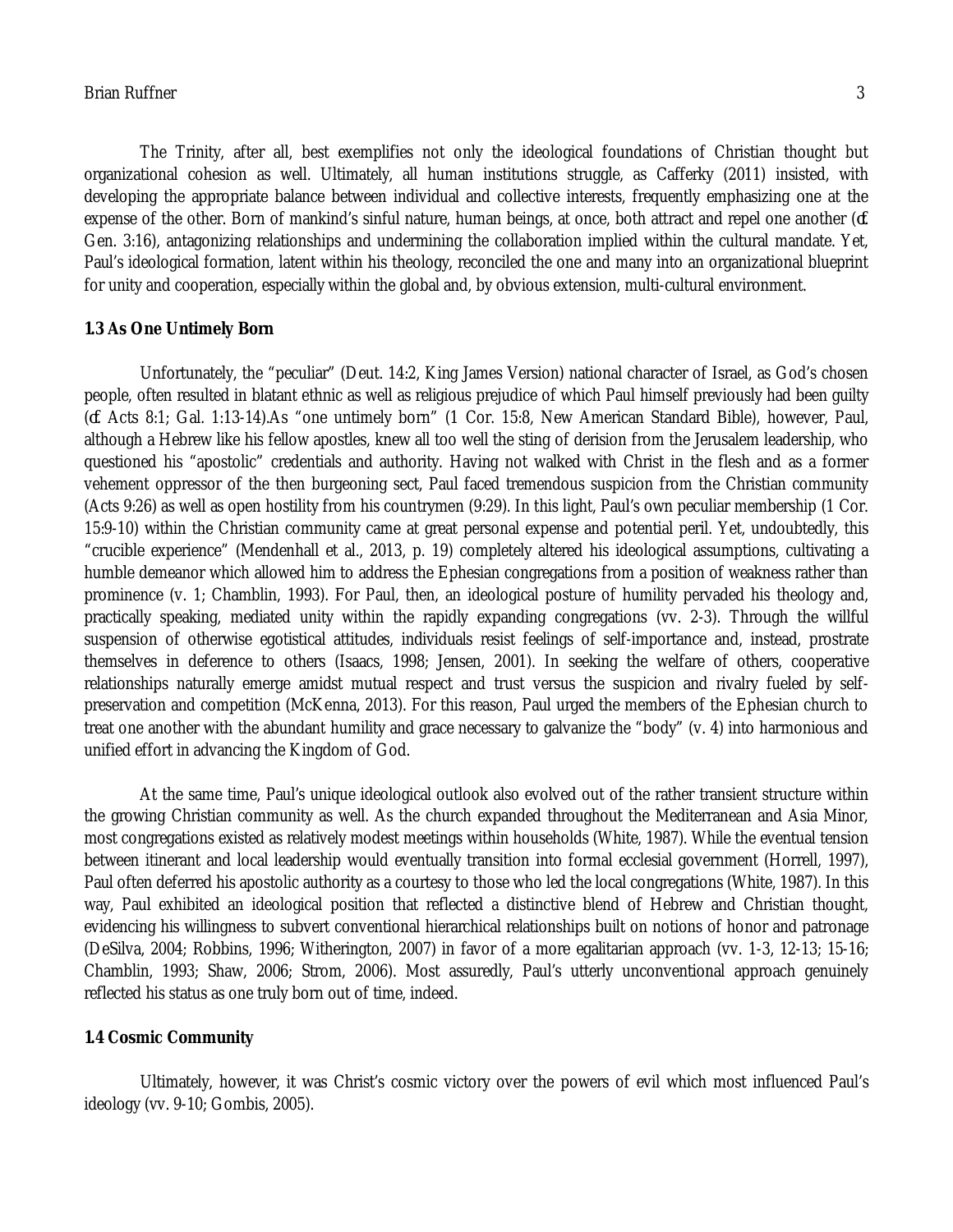A faithful member of the Christian community, Paul's foremost conviction resided in the belief that Christ had triumphed over death, and, having subjected all demonic forces (foreign gods) to utter defeat, that victory was universal in scope and conclusively demonstrated Christ's divinity (Arnold, 2010; Hendriksen, 1979; Wood, 1981). Assured of this fact, Paul resisted any doctrine which might undermine the veracity of this foundational truth, especially any pagan ideology contrary to Trinitarian unity (vv. 4-6, 14). Yet, on the other hand, Christ's cosmic victory also provided the impetus for diversity within the church (Garland, 1979; Snodgrass, 1996; Stott, 1986). That is, Christ apportions grace equitably across the Christian community (vv. 7-8, 11), affording all the opportunity to serve the ministry of the Word (v. 12). While some have been apportioned with the grace for positions of responsibility they are (v.11), in turn, to develop the members of the community who can then exercise their talents for optimal impact in the world (v. 12; Arnold, 2010; Stott, 1986; Witherington, 2007). All Christian's, in fact, embody the gifts which Christ has bestowed upon humanity (Gombis, 2005; Snodgrass, 1996; Wilder, 2010). Through the application of leadership, those "gifts" attain their fullest expression as tangible instruments of Christ's cosmic reign(v. 13, 15; Strauss, 1996).

In light of such overwhelming grace, power structures evaporate and, in their place, mutual respect and solidarity materialize (vv. 1-3). This reflected, of course, Paul's overriding purpose-to galvanize the Christian community through the application of what Shaw (2006) referred to as "vulnerable authority" (p. 129). In this sense, leadership not only encompasses authoritative character because it has been bestowed under the auspices of Christ's cosmic lordship but also, paradoxically, resists competitive impulses for the very same reason (*cf*. Phil. 2:5-8). The subsequent realization that every individual fills an integral role within the Kingdom (v. 16) quickly diminishes any notion of superiority. Rather, bound together by unqualified grace, the community engages in extraordinary collaboration through a multitude of diverse talents.

## **2. Global Ramifications**

In the end, Pauline theology, as presented within Ephesians 4:1-16, offers a glimpse into the dialectic between Hebrew and Christian modes of ideology that reverberates throughout Paul's thought (Mouton, 2012). At once both universal and particular, Paul's ideological position resulted in a relational ethic genuinely committed to the preservation of unity between Christians of different backgrounds, yet authentically concerned with permitting the fullest and, therefore, most diverse expression of that unity (Snodgrass, 1996). For Paul, such a relational ethic manifested within and through the practice of leadership (Strom, 2006) that was, by nature of the Christian mandate, global in scope.

# **2.1 Liberated by Loose-Couplings**

Paul's seminal experience, as one untimely born, developed within him a certain appreciation for shared leadership (Shaw, 2006). That is, thoroughly inculcated in Hebrew ideology yet supernaturally indoctrinated into Christian ideology, Paul rejected traditional hierarchical leadership paradigms. Instead, he formulated a permeable leadership mesh which encouraged the seamless transfer of authority between himself and the local congregations as situations dictated (vv. 1-3, 16; White, 1987). Such "loose-couplings" (Weick, 1976, p. 3) have been shown to foster innovation by allowing local organizational units to revolve interchangeably and spontaneously around the central core (Galbraith, 2010). In the global context, loose-couplings translate into what Devanna and Tichy (1990) coined the "boundaryless organization" (p. 464) in which organizational diversity, both structurally and existentially, drives transitory configurations that can be rearranged quickly as environmental conditions change suddenly–the key lies in maintaining a solid organizational core and, therefore, identity (vv. 3, 13; Burns, 2002; Tetenbaum, 1998). In this way, organizations remain nimble under conditions of extreme complexity and turbulence (Brown & Eisenhardt, 1997).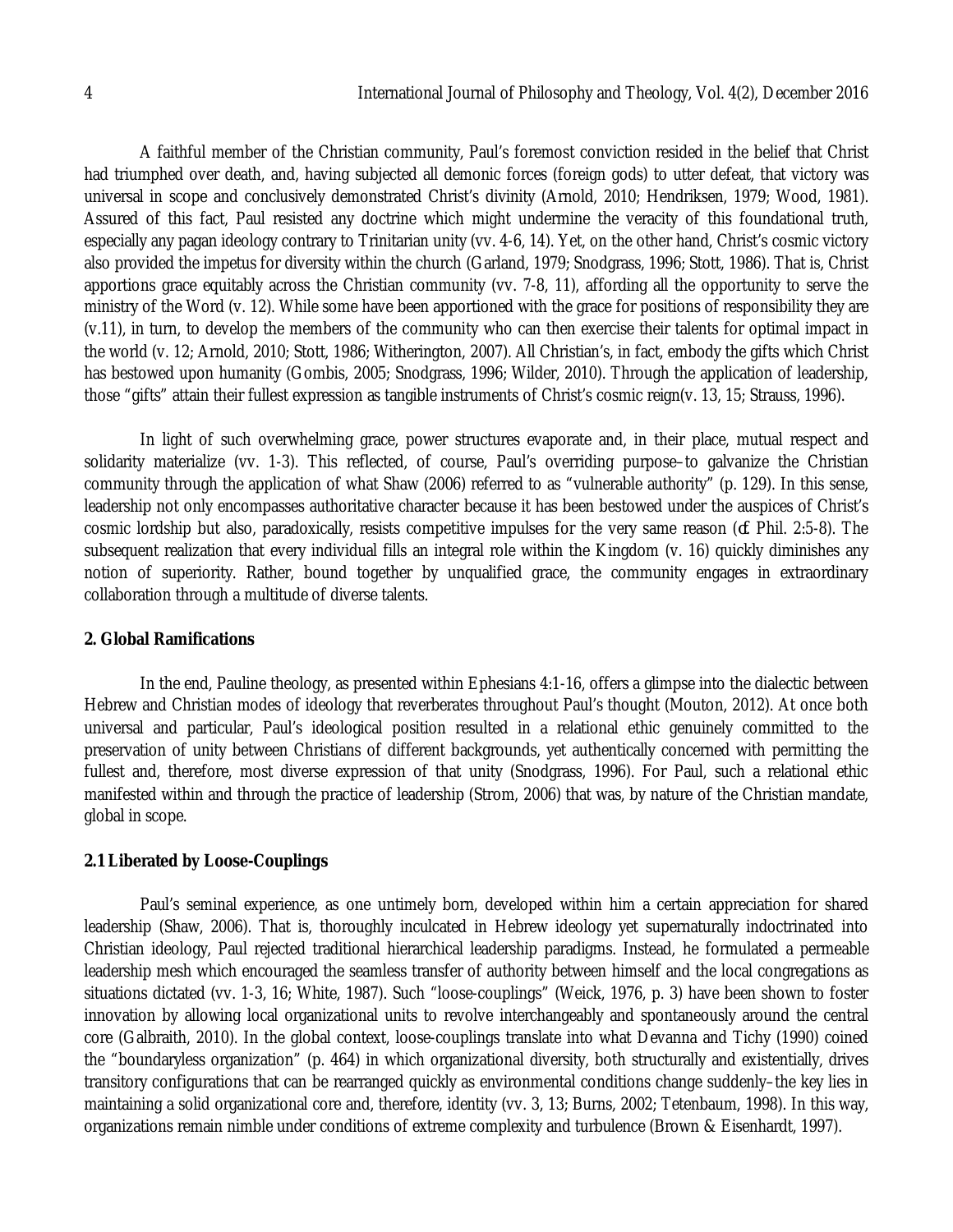However, more than producing organizational ambidexterity (O'Reilly & Tushman, 2004), loose-couplings promote the learning behaviors essential to sustaining competitive advantage. By developing temporary and reconfigurable structures, leaders encourage the organic transfer of diverse perspectives across the entire organization. In other words, expanding organizational pathways dramatically increases information-processing throughput and power (Galbraith, 1974). Imperative to innovation, diverse thought exposes the organization to a wider spectrum of available options that might otherwise remain obscured or altogether unnoticed. As members begin to share knowledge for mutual benefit, such benign actions are interpreted positively and reciprocated in kind, causing virtuous cycles to form which amplify and accelerate learning throughout the system (Caza, Barker & Cameron, 2004). Of course, the extraordinarily rapid spread of Christianity epitomized the exponential effect virtuous cycles have upon the organizational environment.

### **2.2. Cementing Core Values**

While diversity fuels innovation, sustaining organizational identity requires, however, absolute conviction and commitment to core values. For this reason, Paul refused to compromise on the essentials of the Christian faith, namely the inherent oneness of God (Garland, 1979). It was, on this point, the mixture of Hebrew monotheistic ideology reconciled with the reality of the Incarnation that pressed Paul to adopt a Trinitarian ideological standpoint (vv. 4-6). Consequently, the perfect union between the one and the many was articulated into a vibrant relationalleadership ethic (vv. 1-3; Cafferky, 2011; Snodgrass, 1996) which commended diversity through loose-couplings yet demanded unequivocal agreement on foundational ideological commitments.

A delicate balance to be sure, establishing a limited number of guiding principles prevents the system from careening into utter chaos while simultaneously allowing an appropriate measure of novelty to penetrate(Burns, 2002; Tetenbaum, 1998). Said to reside at the very edge of chaos (Pascale, 1999), innovative organizations harness diversity in order to stimulate creativity but maintain system integrity by staunchly observing and defending core values with ferocious vigor. In this way, core values regulate the organizational system through minimal yet tremendously influential norms much like Christ himself condensed the entirety of the Law into two fundamental principles: (1) love of God and (2) love of neighbor. Likewise, Paul, in exhorting the imitation of Christ's example (Bekker, 2007; Clarke, 1998), advocated the exquisite simplicity of Trinitarian faith. Such undivided belief binds organizations in common purpose and prevents fragmentation from occurring. Implications in the global arena are obvious. Maintaining uncompromising core values shapes consistent organizational identity across cultural borders (Caliguiri, 2013; Mohamad, 2010; Morrison, 2001), and leaders must exemplify those values in word and practice (Morrison, 2001; Voegtlin, Patzer & Scherer, 2012). At the same time, more than simply tolerating alternate views, Paul's corresponding notion of diversity required ample reciprocity between local and global elements, affording local members a substantial measure of respect and decision-making ability (White, 1987). Loose-couplings, then, unite, not through rigid structures or dogmatic assertions, but rather, through resolute adherence to a core set of guiding principles (vv. 13, 15). Surrounding these guiding principles (Hamel & Prahalad, 1989), however, resides the opportunity for vibrant expressions of local interpretation (vv. 12, 16; Ezigbo, 2015).

#### **2.3 From Hubris to Humility**

In the end, however, Christ's cosmic triumph equalizes power structures (Tumblin, 2007), dampening competitive behaviors (Cavanaugh, 2008).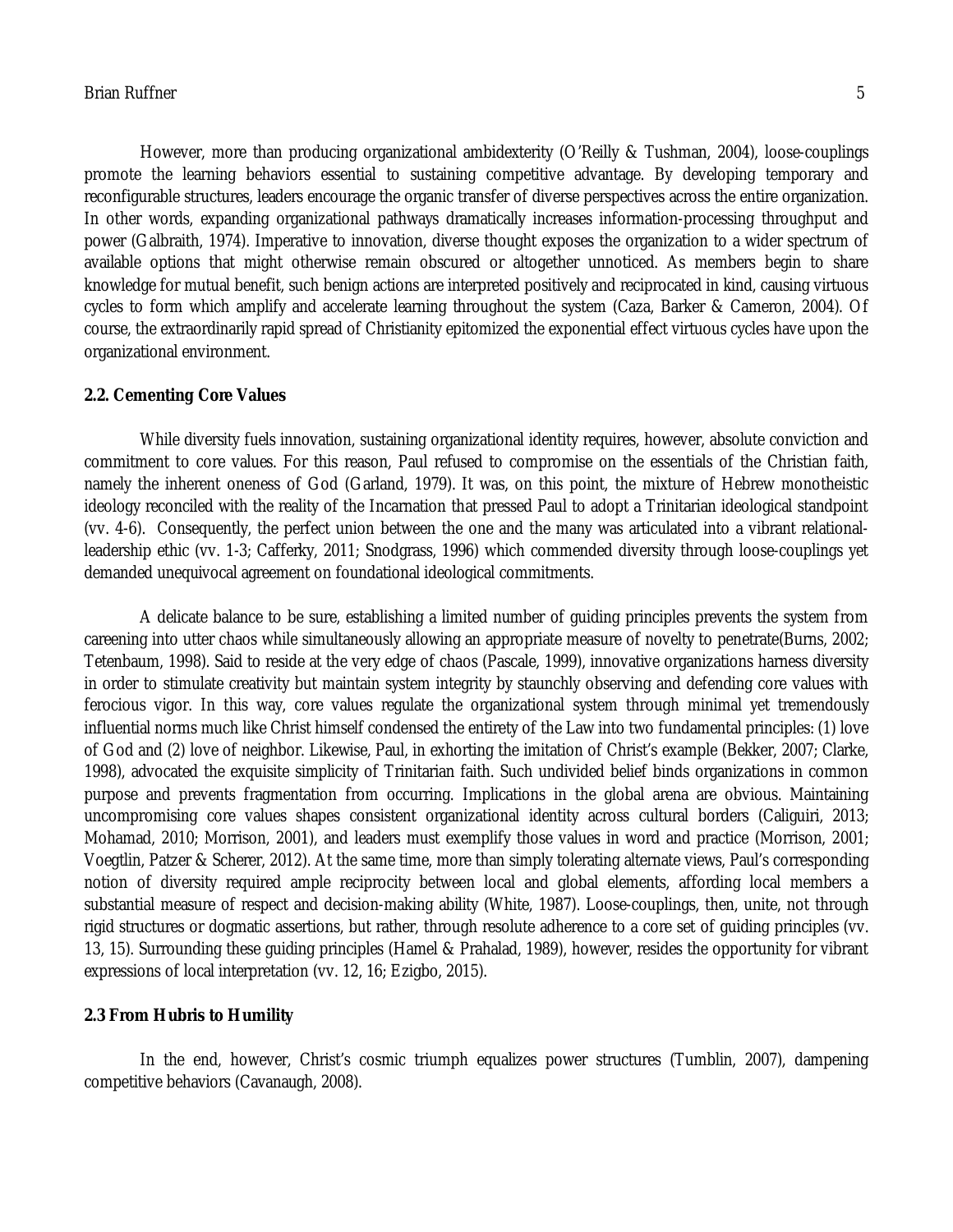Indeed, the realization that Christ has gifted the entire Christian community on an individual basis deflates egotistical assumptions regarding any supposed superiority of leadership offices (vv. 12-13; Arnold, 2010; Lunde & Dunne, 2012). Leadership, then, is not to be coveted by the chosen few, but rather represents a shared resource designed to enable the fulfillment of individual talents for the benefit of the whole (Loscalzo, 1988). For this reason, Paul considered himself no better than any other member of the community, allowing him to engage with unparalleled humility and grace (Strong, 1996; Thomas & Rowland, 2014).

Of course, Collins (2001) confirmed the critical need for the paradoxical blend of humility and firm resolve as a precursor to extraordinary organizational performance. Due to his distinctive ideological background and unique application of Christ's universal victory (Lunde & Dunne, 2012), Paul also instinctively recognized that humility and respect beget trust which, in turn, engenders organizational cohesion and resiliency in the face of turbulent conditions (Morris, Brotheridge & Urbanski, 2005). Indeed, virtuous cycles form as a result of the trust gained through mutual knowledge transfer. More than merely disseminating information, however, virtuous cycles teach organizational members that they can rely on one another. In times of crisis or rapidly-shifting environmental circumstances, this bond produces the steadfast resolve needed to withstand the buffeting winds of often unprecedented change and, sometimes, outright distress (Schein, 2010). In the complexity and unpredictability of the global climate, organizations must strive to cultivate the resilient behaviors which generate and enhance adaptation.

Above all else, a humble demeanor epitomizes authentic global leadership (vv. 1-3). Only by suppressing normally ethnocentric behaviors do leaders, in the global context, create the opportunity to entertain other perspectives (Schein, 2013; Caliguiri, 2012). It is only within the illuminating light of Trinitarian identity, as Paul well understood, that the necessary space exists too adequately and genuinely appreciate other perspectives without pride or prejudice (Tumblin, 2007). At the same time, such humility does not, in any way, dictate universal agreement or absolute abdication of personal values. On the contrary, complete unanimity will likely not exist in this life; however, as Snodgrass (1996) eloquently quipped, do such "differences actually *require* separation"(p. 222)? Humility opens the door for genuine inter-cultural dialogue to occur and, in this manner, stimulates consideration for otherness (Buber, 1958).

### **3. Paul's Cosmic Ideology for Global Leadership**

In the final analysis, Paul's formative experiences as a "Hebrew of Hebrews" and yet as "one untimely born" into the Christian community dramatically shaped his ideological outlook. As reflected in his eminent treatise on Christian unity within Ephesians 4:1-16, this seemingly providential combination of ideological perspectives led him to overcome the perpetual challenge of integrating the universal and particular into a coherent worldview and, subsequently, formulate an unconventional relational-leadership ethic as the church spread rapidly across the eastern Mediterranean and Asia Minor. Most importantly, Paul's ideological stance, in light of evident Trinitarian realities, as well as Christ's cosmic exaltation and subsequent bestowal of myriad giftings upon the church, dictated reconciliation of the one with the many, resulting in an uncompromising position on Christian unity while affording paradoxical consideration for diversity as well.

Indeed, by applying such principles to the organizational landscape, perhaps Paul's most significant contribution to the practice of leadership lies in healing the unfortunate rift between individual and collective interests, which has plagued organizations since the Fall. Through fierce solidarity in the midst of vibrant expression, organizations reclaim the position of honor ordained at creation to fill and rule the earth in collaborative harmony. Incorporating unity in diversity into design thinking, boundary less and reconfigurable organizations promote accelerated learning while remaining firmly anchored by guiding core values.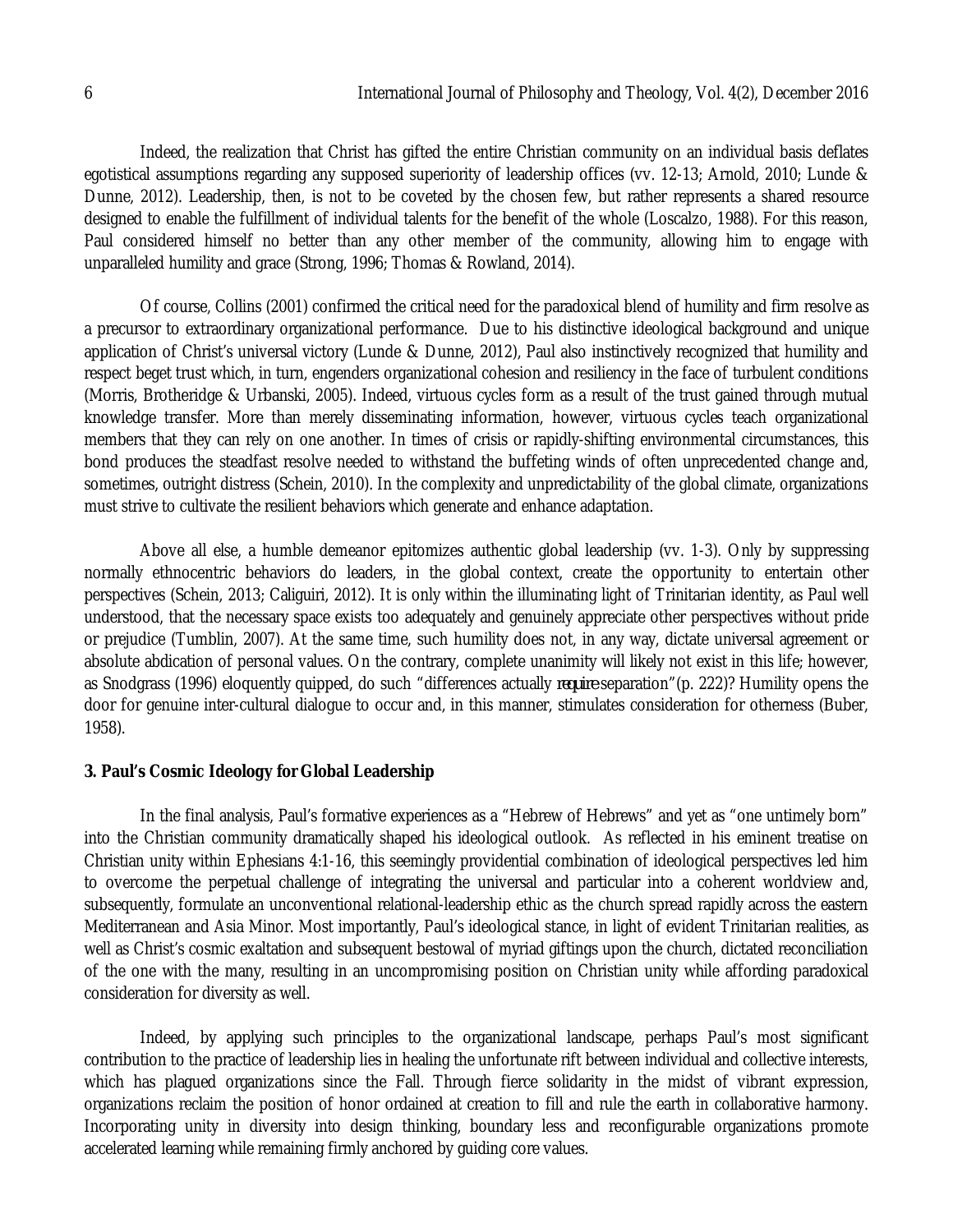Most of all, however, unity in diversity deflates egotistical impulses and diminishes the desire for power, breaking down the barriers which impede mutual respect and appreciation and, as a result, ultimately flattening hierarchical structures into a distributed and relational leadership ethos that seamlessly integrates normally disparate, and often competitive, organizational elements into a unified whole. In this manner, then, Paul's ancient yet undeniably eloquent appeal to the Ephesian churches has reverberated through the corridor of time and, subsequently, resulted in nothing less than cosmic ideology for the practice of global leadership in the modern context.

# **References**

- Arnold, C. E. (2010). *Ephesians* (Vol. 10, Exegetical Commentary on the New Testament). Grand Rapids, MI: Zondervan.
- Ballenger, I. E. (1997). Ephesians 4:1-16. *Interpretation*, *51*(3), 292-295.
- Bekker, C. J. (2007). Sharing the Incarnation: Towards a model of mimetic Christological leadership. *Biblical Perspectives,* 1-18.
- Brown, S. L., &Eisenhardt, K. M. (1997). The art of continuous change: Linking complexity theory and time-paced evolution in relentlessly shifting organizations. *Administrative Science Quarterly*, *42*(1), 1-34.
- Buber, M. (1958). *I and Thou*. New York: Scribner.
- Burns, J. S. (2002). Chaos theory and leadership studies: Exploring uncharted seas. *Journal of Leadership & Organizational Studies, 9*(2), 42-56.
- Cafferky, M. E. (2011). Leading in the face of conflicting expectations: Caring for the needs of individuals and of the organization. *Journal of Applied Christian Leadership*, *5*(2), 38-55.
- Caligiuri, P. (2012). *Cultural agility: Building a pipeline of successful global professionals*. San Francisco: Jossey-Bass.
- Caligiuri, P. (2013). Developing culturally agile global business leaders. *Organizational Dynamics*, *42*(3), 175-182.
- Carson, D. A., & Moo, D. J. (2005). *An introduction to the New Testament*. Grand Rapids, MI: Zondervan.
- Cavanaugh, W. T. (2008). *Being consumed: Economics and Christian desire*. Grand Rapids, MI: William B. Eerdmans Pub.
- Caza, A., Barker, B. A., & Cameron, K. S. (2004). Ethics and ethos: The buffering and amplifying effects of ethical behavior and virtuousness. *Journal of Business Ethics*, *52*(2), 169-178.
- Chamblin, J. K. (1993). *Paul and the self: Apostolic teaching for personal wholeness*. Grand Rapids, MI: Baker Books.
- Clarke, A. D. (1998). 'Be imitators of me': Paul's model of leadership. *Tyndale Bulletin*, *49*(2), 329-360.
- Collins, J. (2001). Level 5 leadership. *Harvard Business Review*, *79*(1), 66-76.
- DeSilva, D. A. (2004). *An introduction to the New Testament: Contexts, methods, and ministry formation*. Downers Grove, IL: Inter Varsity Press.
- Devanna, M. A., & Tichy, N. (1990).Creating the competitive organization of the 21st century: The boundary less corporation. *Human Resource Management*, *29*(4), 455-471.
- Dockery, D. S. (1991). Ephesians 4:1-6. *Review & Expositor*, *88*(1), 79-82.
- Ezigbo, V. (2015). Imagining mutual Christian theological identity: From apologia to dialogic theologizing. *Journal of Ecumenical Studies*, *50*(3), 452-472.
- Frame, J. M. (1987). *The doctrine of the knowledge of God*. Phillipsburg, NJ: Presbyterian and Reformed Pub.
- Galbraith, J. R. (1974). Organization design: An information processing view. *Interfaces*, *4*(3), 28-36.
- Galbraith, J. R. (2010). The multi-dimensional and reconfigurable organization. *Organizational Dynamics*, *39*(2), 115-125.
- Garland, D. E. (1979). A life worthy of the calling: Unity and holiness, Ephesians 4:1-24. *Review & Expositor*, *76*(4), 517-527.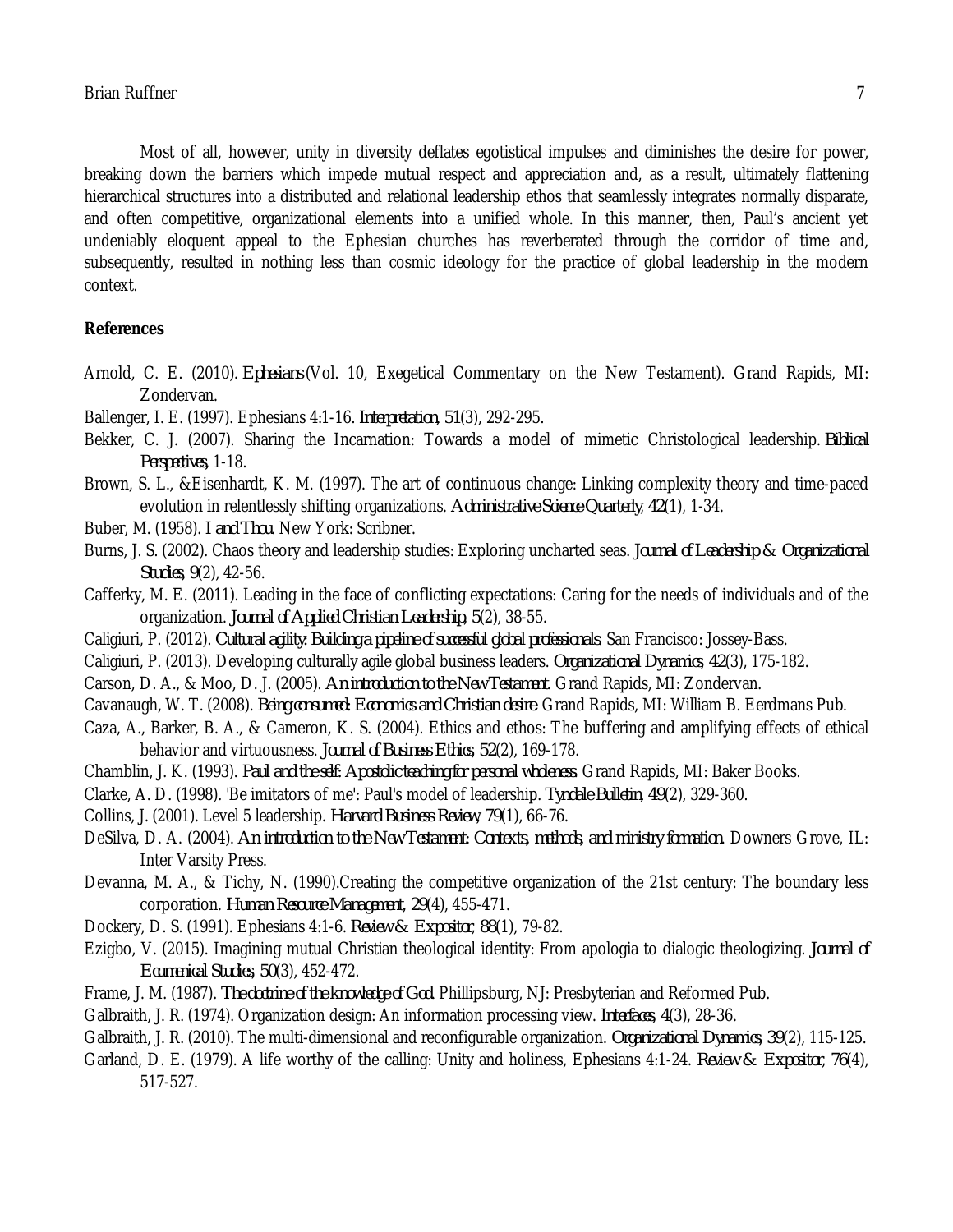- Gombis, T. G. (2005). Cosmic lordship and divine gift-giving: Psalm 68 in Ephesians 4:8. *Novum Testamentum*, *47*(4), 367-380.
- Hamel, G., &Prahalad, C. K. (1989).Strategic intent. *Harvard Business Review*, *67*(3), 63-78.
- Hendriksen, W. (1979). *New Testament commentary: Galatians and Ephesians*. Grand Rapids, MI: Baker Book House.
- Hill, A. E., & Walton, J. H. (1991). *A survey of the Old Testament*. Grand Rapids, MI: Zondervan Pub. House.
- Horrell, D. (1997). Leadership patterns and the development of ideology in early Christianity. *Sociology of Religion, 58*(4), 323-341.
- Isaacs, W. (1999). *Dialogue and the art of thinking together: A pioneering approach to communicating in business and in life*. New York: Currency.
- Jensen, D. H. (2001). *In the company of others: A dialogical Christology*. Cleveland: Pilgrim Press.
- Kalland, E. S. (1992). Deuteronomy. In F. E. Gaebelein (Ed.), *The expositor's Bible commentary: With the New International Version of the Holy Bible* (Vol. 3, Deuteronomy, Joshua, Judges, Ruth, 1 & 2 Samuel, pp. 3-238). Grand Rapids: Zondervan Pub. House.
- Ladd, G. E. (1993). *A theology of the New Testament*. Grand Rapids, MI: Eerdmans.
- Loscalzo, C. (1988). Ephesians 4:1-16. *Review & Expositor*, *85*(4), 687-691.
- Lunde, J., & Dunne, J. A. (2012). Paul's creative and contextual use of Psalm 68 in Ephesians 4:8. *The Westminster Theological Journal*, *74*(1), 99-117.
- McKenna, D. L. (2013). *Christ-centered leadership: The incarnational difference*. Eugene, OR: Cascade Books.
- Mendenhall, M. E., Osland, J. S., Bird, A., Oddou, G. R., Maznevski, M. L., Stevens, M. J., & Stahl, G. K. (2013). *Global leadership: Research, practice, and development*. London: Routledge.
- Mohamad, S. (2010).Ethical corporate culture and guidelines for ethical leadership. *International Journal of Trade, Economics and Finance, 1*(2), 151-154.
- Morris, J. A., Brotheridge, C., &Urbanski, J. C. (2005).Bringing humility to leadership: Antecedents and consequences of leader humility. *Human Relations, 58*(10), 1323-1350.
- Morrison, A. (2001). Integrity and global leadership. *Journal of Business Ethics*, 31(1), 65-76.
- Mouton, E. (2012). Memory in search of dignity?: Construction of early Christian identity through redescribed traditional material in the Letter to the Ephesians. *Annali Di Storia Dell'esegesi*, *29*(2), 133-153.
- O'Reilly, C. I., &Tushman, M. L. (2004).The ambidextrous organization. *Harvard Business Review*, *82*(4), 74-81.
- Pascale, R. T. (1999). Surfing the edge of chaos. *Sloan Management Review*, *40*(3), 83-94.
- Robbins, V. K. (1996). *Exploring the texture of texts: A guide to socio-rhetorical interpretation*. Valley Forge, PA: Trinity Press International.
- Schein, E. H. (2013). *Humble inquiry: The gentle art of asking instead of telling*. San Francisco: Berrett-Koehler Publishers.
- Shaw, P. H. (2006). Vulnerable authority: A theological approach to leadership and teamwork. *Christian Education Journal*, *3*(1), 119-133.
- Snodgrass, K. (1996). *Ephesians* (The New Application Commentary). Grand Rapids, MI: Zondervan.
- Stott, J. R. (1986). *The message of Ephesians: God's new society* (The Bible Speaks Today). Leicester, England: Inter-Varsity Press.
- Strauss, R. L. (1986). Like Christ: An exposition of Ephesians 4:13. *Bibliotheca Sacra*, *143*(571), 260-265.
- Strom, M. (2006).Paul and the reframing of leadership. *Stimulus: The New Zealand Journal of Christian Thought & Practice*, *14*(2), 2-10.
- Strong, L. T. (1996). An essential unity (Eph 4:1-16).*The Theological Educator*, *54,* 67-74.
- Tetenbaum, T. J. (1998). Shifting paradigms: From Newton to chaos. *Organizational Dynamics*, *26*(4), 21-32.
- Thomas, M., & Rowland, C. (2014). Leadership, pragmatism and grace: A review. *Journal of Business Ethics*, *123*(1), 99- 111.
- Tumblin, T. (2007). The Trinity applied: Creating space for changed lives. *Journal of Religious Leadership*, *6*(2), 65-73. Van Til, C. (1955). *The defense of the faith.* Philadelphia: Presbyterian and Reformed Pub.